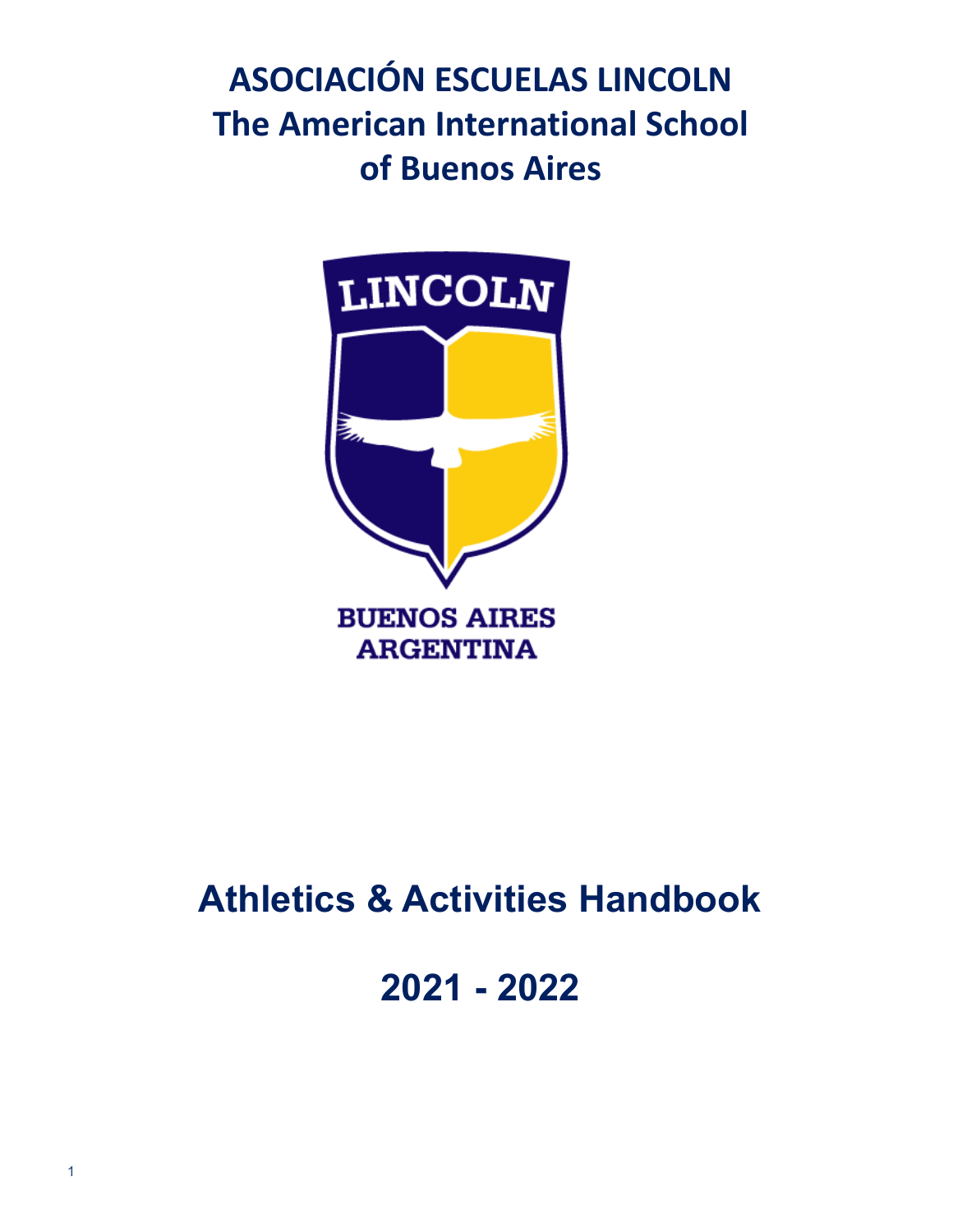# **Table of Contents**

| Philosophy                                                       | 3  |
|------------------------------------------------------------------|----|
| <b>Mission</b>                                                   | 3  |
| <b>Vision</b>                                                    | 3  |
| <b>Core Values</b>                                               | 3  |
| After School Activity & 5:15pm Bus Registration                  | 4  |
| <b>Elementary After School Activities Information</b>            | 4  |
| <b>Sports Seasons</b>                                            | 5  |
| <b>Game Schedule</b>                                             | 5  |
| <b>Middle School Athletics</b>                                   | 5  |
| Friendship Meet & Selection Criteria                             | 5  |
| <b>High School Athletics</b>                                     | 6  |
| SAAC (South American Activities Conference) & Selection Criteria | 7  |
| Eligibility                                                      | 8  |
| Transportation / Accommodations                                  | 9  |
| Student-Athlete & Club Members' Code of Conduct                  | 9  |
| Rules of Sportsmanship for Participants and Coaches/Sponsors     | 10 |
| <b>Hosting</b>                                                   | 11 |
| Injuries & Medical Clearance                                     | 11 |
| Uniforms                                                         | 11 |
| <b>Student Supervision After School</b>                          | 12 |
| The Mario Argerich - Outstanding Athlete Award                   | 12 |
| <b>Athletic Council</b>                                          | 12 |
| Swim Team Criteria                                               | 13 |
| Student - Athlete & Parent Contract                              | 14 |

# **Athletic & Activities Department Contact Information**

#### **Rosemary Fatta Mari**

Athletic/Activities Director (4851-1700 ext. 480) [rosemary.fatta.mari@lincoln.edu.ar](mailto:rosemary.fatta.mari@lincoln.edu.ar)

#### **Gimena Segovia**

Activities Secretary (4851-1700 ext. 481) [gimena.segovia@lincoln.edu.ar](mailto:gimena.segovia@lincoln.edu.ar)

# **Silvia Mondria**

Elementary School PE Teacher (4851-1700 ext. 471) Elementary Activities Coordinator [silvia.mondria@lincoln.edu.ar](mailto:silvia.mondria@lincoln.edu.ar)

#### **Norali Fisman**

Pool Coordinator & Head Swim Coach [norali.fisman@lincoln.edu.ar](mailto:norali.fisman@lincoln.edu.ar)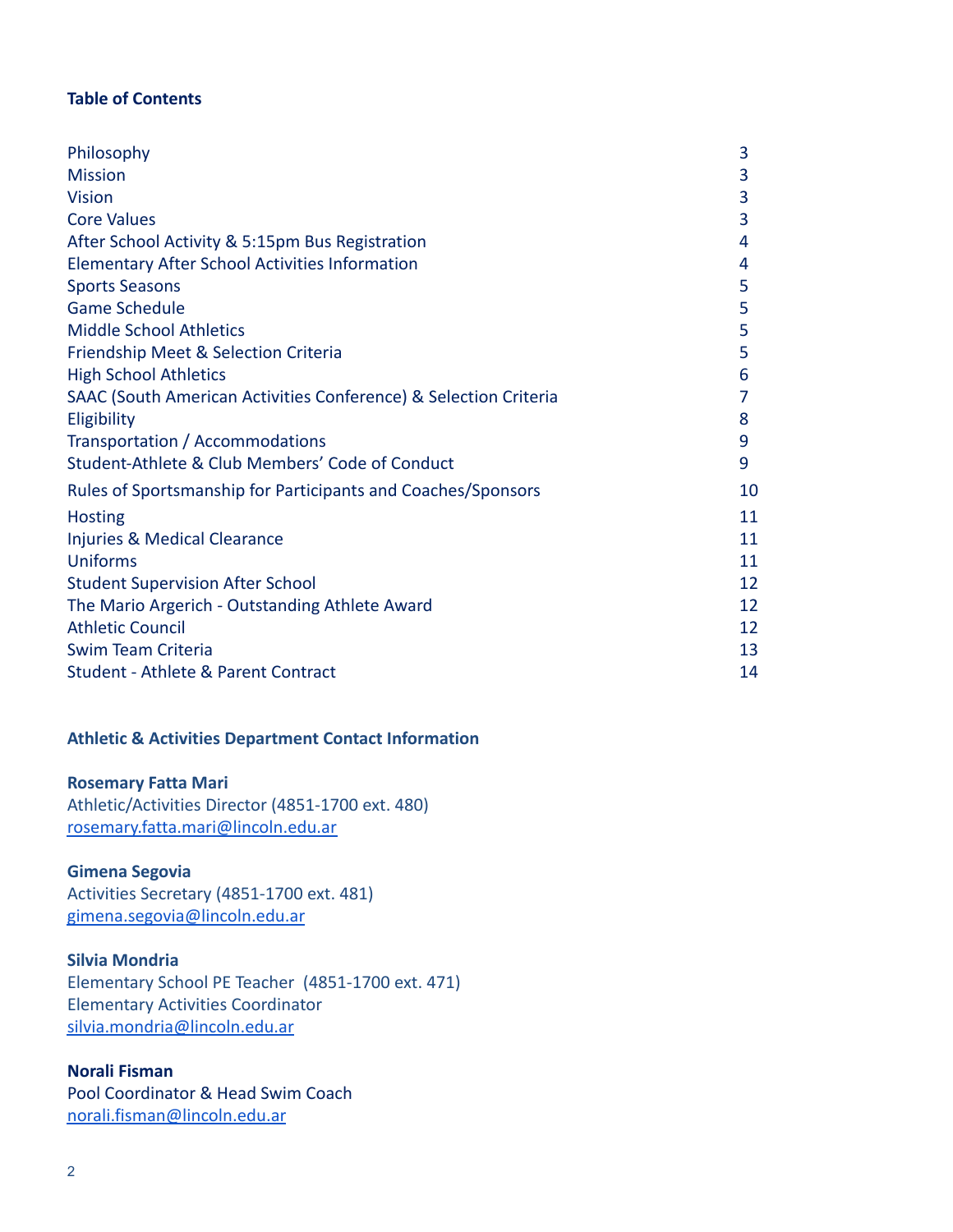#### **Philosophy**

Asociacion Escuelas Lincoln believes that the opportunity for participation in a variety of athletics and activities is a vital part of a student's educational experience. Such participation is a privilege that carries with it responsibilities to the school, one's teammates, the community and to the students themselves. Participating in extracurricular athletics and activities helps to facilitate social, emotional and developmental growth of our students. While we encourage all students to participate in our school athletics and activities program, it is essential that the planning of such participation include realistic consideration of the time involved. The athletics and activities programs stress commitment and discipline from all participants.

#### **Mission**

The mission of Asociacion Escuelas Lincoln's Athletic and Activities Department is to provide an athletic program which complements and supports a challenging academic program by teaching student-athletes perseverance, teamwork and the importance of balance between work and play. Lincoln strives to build a solid athletic and activities program with an emphasis on sportsmanship, competition and commitment.

#### **Vision**

Asociacion Escuelas Lincoln's Athletic and Activities program is dedicated to being an inclusive program that offers students opportunities to develop teamwork, character and grit.

#### **Core Values**

- sportsmanship
- dedication
- determination
- hard work
- loyalty
- commitment
- teamwork
- leadership
- respect

# **Elementary After School Activities**

Our After School Activities Program offers a cross-section of experiences for your child to learn new skills, socialize, while developing a sense of teamwork within a supportive environment. Each activity presents age appropriate opportunities for children to explore personal interests. As such, if after a week or two, your child determines that he or she is not really interested in a particular activity, we are happy to arrange for a different opportunity. Our goal is that your child is stimulated and engaged in whatever activity is chosen.

Our 4th and 5th Graders who participate in soccer, volleyball, tennis, basketball and hip hop will have three travel opportunities during the year. Parents of these students will receive invitations to participate via email at least one month prior to travel.

Each after school activity begins at 3:30pm and ends at 5:00pm, with the exception of Wednesdays. Wednesdays are early dismissal days and therefore our activities take place from 2:15pm - 3:15pm.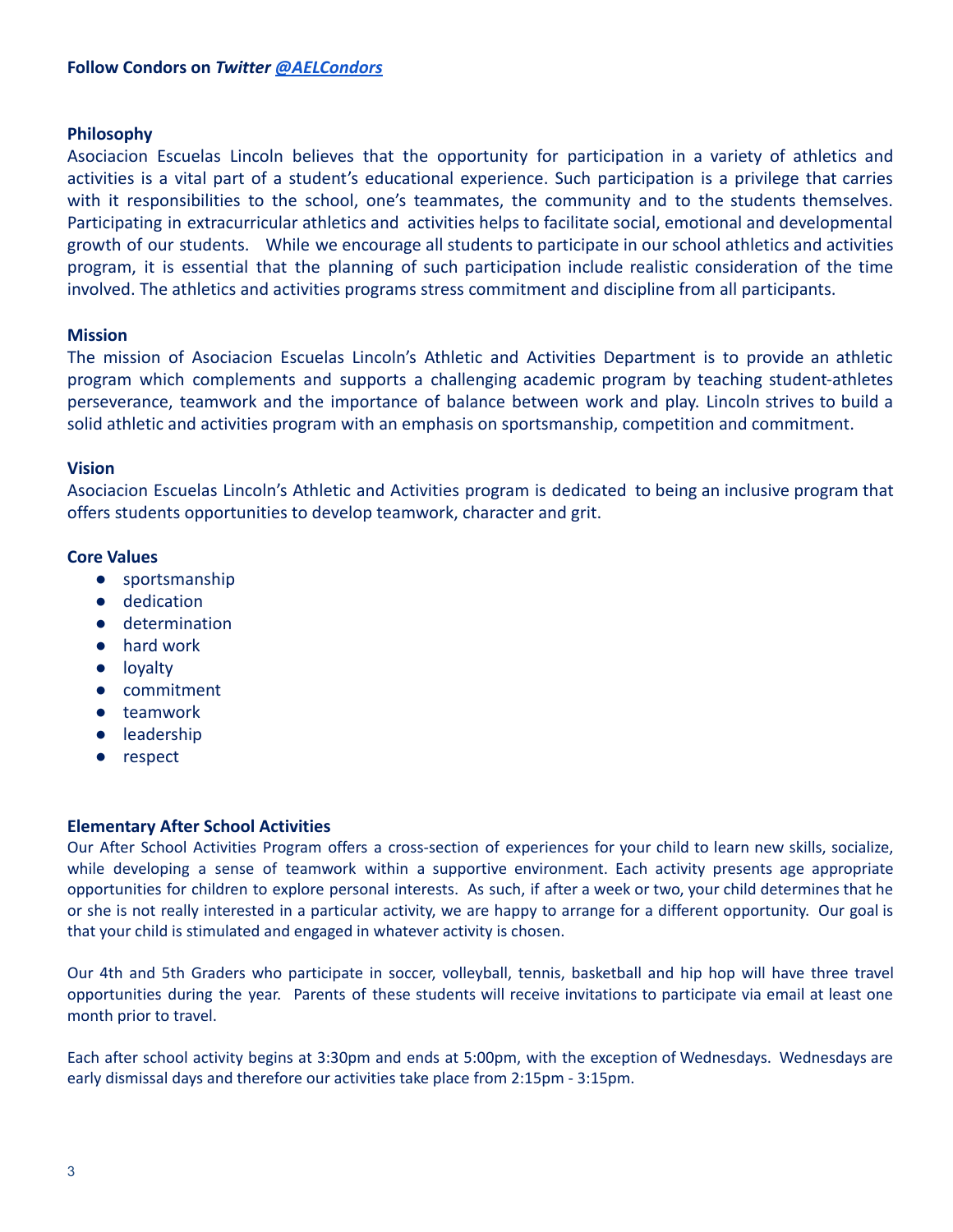# **Registering for Elementary After School Activities:**

- 1.) Please select activities based on your child's genuine interests, rather than parent convenience. Then complete and submit the online registration form. Many activities have a maximum allowance of participants, so it is advisable to make your selections and complete registration as early as possible. Once registration has closed, participants will be chosen based on a computer-generated lottery system, rather than "first come first served." You will be notified via email should your child NOT be placed in their activity of choice. Activities that are at capacity will be highlighted in yellow on each division's At-A-Glance. We will email families who may need to be wait-listed. If you do not receive an email from our office at least 3 days prior to the start of the season, you may assume that your activity selections have been confirmed. Each activity has a minimum number of participants required for the activity to proceed. Should your student's selected activity not reach the minimum requirement, the activity will be canceled and you will be notified ASAP.
- 2.) You will receive an automatic reply from Google that indicates your registration has been submitted.
- 3.) If you need to make any changes, please do not fill out another form. Contact us at [activities@lincoln.edu.ar](mailto:activities@lincoln.edu.ar)

While we know our program is designed to meet the needs of our students, we have found that we need to include the below requests so that the program continues to function smoothly.

- Parents of students who are absent from an activity more than three times will be given notice that their student will be dropped from the activity. This will help to accommodate those students who are eager to join an activity that is at capacity.
- Students who are unable to participate in Physical Education classes due to a health-related issue may not participate in any after school athletics activity.
- In the event that behavior problems develop, the teacher, coach, or coordinator will inform you of the questionable behavior and ask that you help your child resolve the issue. If the behavior problem continues to interfere with our group objectives, your child will no longer be able to participate in the activity for the current semester.
- Elementary activities end at 5:00pm. For the safety of your child and to comply with the requirement that all children be supervised when they are on campus, we need you to pick your child on time. If you are unable to consistently collect your child in a timely manner and we cannot resolve the issue, the school reserves the right to remove your child from the activity.

# **Sports Seasons**

Middle School and High School follow, for the most part, a two-season schedule. The first semester season begins in August and finishes in November. The second semester season begins in February and finishes in May.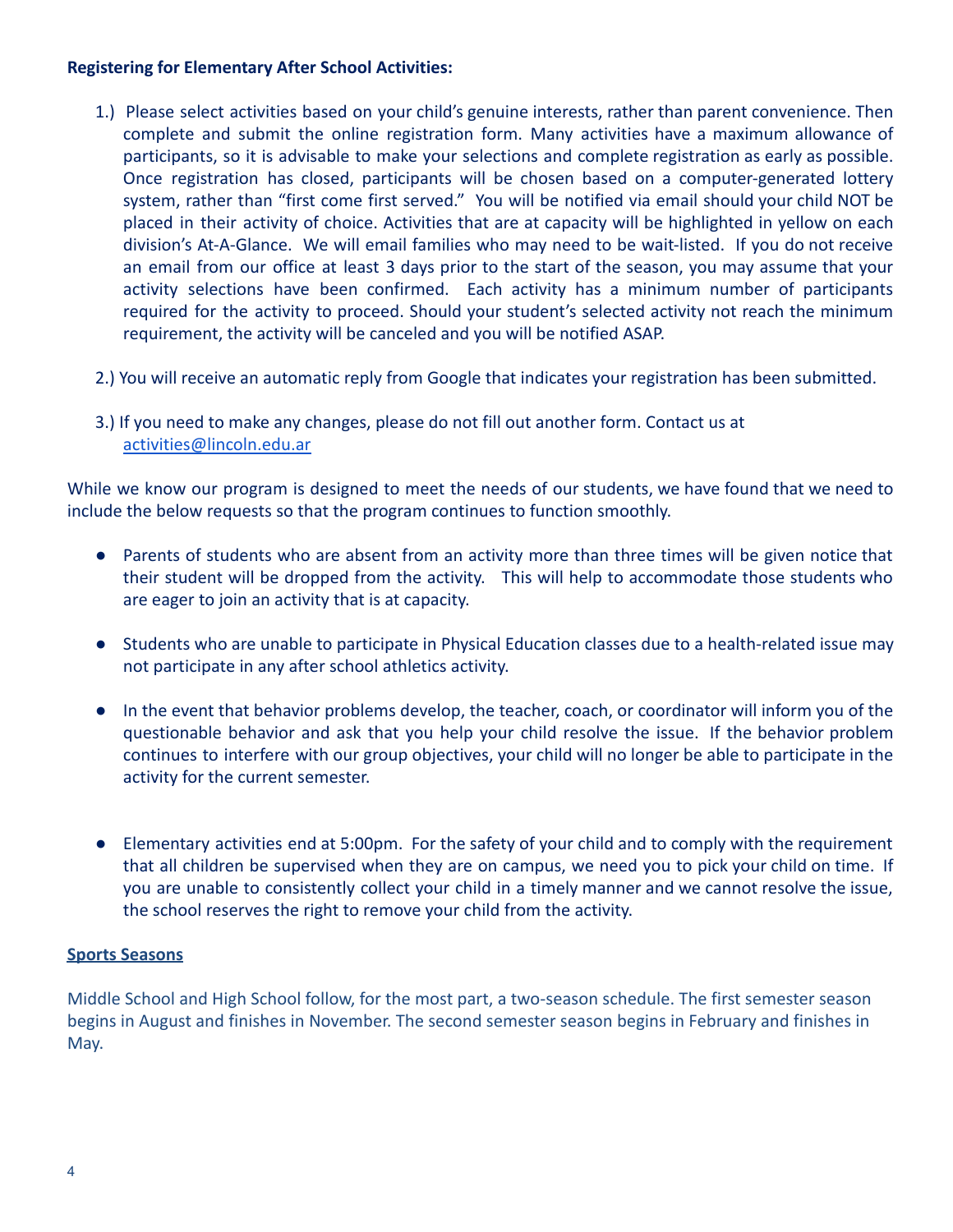| <b>First Semester Season</b> | <b>Second Semester Season</b>  |
|------------------------------|--------------------------------|
| Volleyball - Boys and Girls  | Basketball - Boys and Girls    |
| Soccer - Boys and Girls      | Soccer - Boys and Girls        |
| Swimming - Boys and Girls    | Track & Field - Boys and Girls |
| Tennis - Boys and Girls      | Swimming - Boys and Girls      |
|                              | Tennis - Boys and Girls        |

## **Game Schedule**

Games are posted **[HERE](https://www.lincoln.edu.ar/student-life/school-calendar)** as soon as they have been confirmed. Please check this calendar often.

#### **Middle School**

The main objective of the Lincoln Middle School Athletics Program is participation. The middle school program has adopted an inclusive approach that stresses participation, skills, sportsmanship and friendly competition. The Friendship Meets with Uruguayan American School and The International School of Curitiba are opportunities for our Middle School athletes to compete internationally.

Middle School practices are usually held between 3:45pm and 5:00pm during weekdays. On occasion practice times will be extended. Parents will be informed in advance of any change in practice times. Students must be on campus by 11:30 am to participate in after-school or evening extra-curricular activities, competition or performance.

#### **The Friendship Meet**

The Friendship Games are held twice every year – once in first semester and again in the second semester. Athletes participate in soccer and volleyball during the first semester, and soccer and basketball during the second semester. The location of the Friendship Meets rotates between the three schools; Lincoln, UAS (Uruguayan American School) and ISC, (International School of Curitiba).

The creation of a selection team is never an easy task for our coaches, nor is it easy to be one of the students who was not selected. The criteria used to select athletes includes attendance, preparedness, effort, commitment, attitude toward peers and coaches, ability, maturity and grade level.

#### **High School**

Varsity and Junior Varsity Sports are open to all students (Grade 9-12) enrolled in the High School.

#### **Junior Varsity Teams**

At the Junior Varsity level, the student athletes learn the basics of the sport as well as the rules of the game. They learn about teamwork, competition, commitment and fundamental skills. While winning is a component of the competition process, the emphasis at the JV level is participation. All players will play in each of the JV games that they attend. For the most part, Junior Varsity teams will be made up of high school students from grades 9-10. In special cases, grade 8, 11 & 12 students will participate on a Junior Varsity team. An 8th Grade Student may, by exception, participate on a high school team under the following conditions:

● The middle school administration and athletic department determines that due to a unique combination of factors, including a particular student's age, ability and competitive level of sports available at the middle school, that a recommendation be made to the High School Principal and the Director of Athletics that the student be considered for participation at the Junior Varsity level.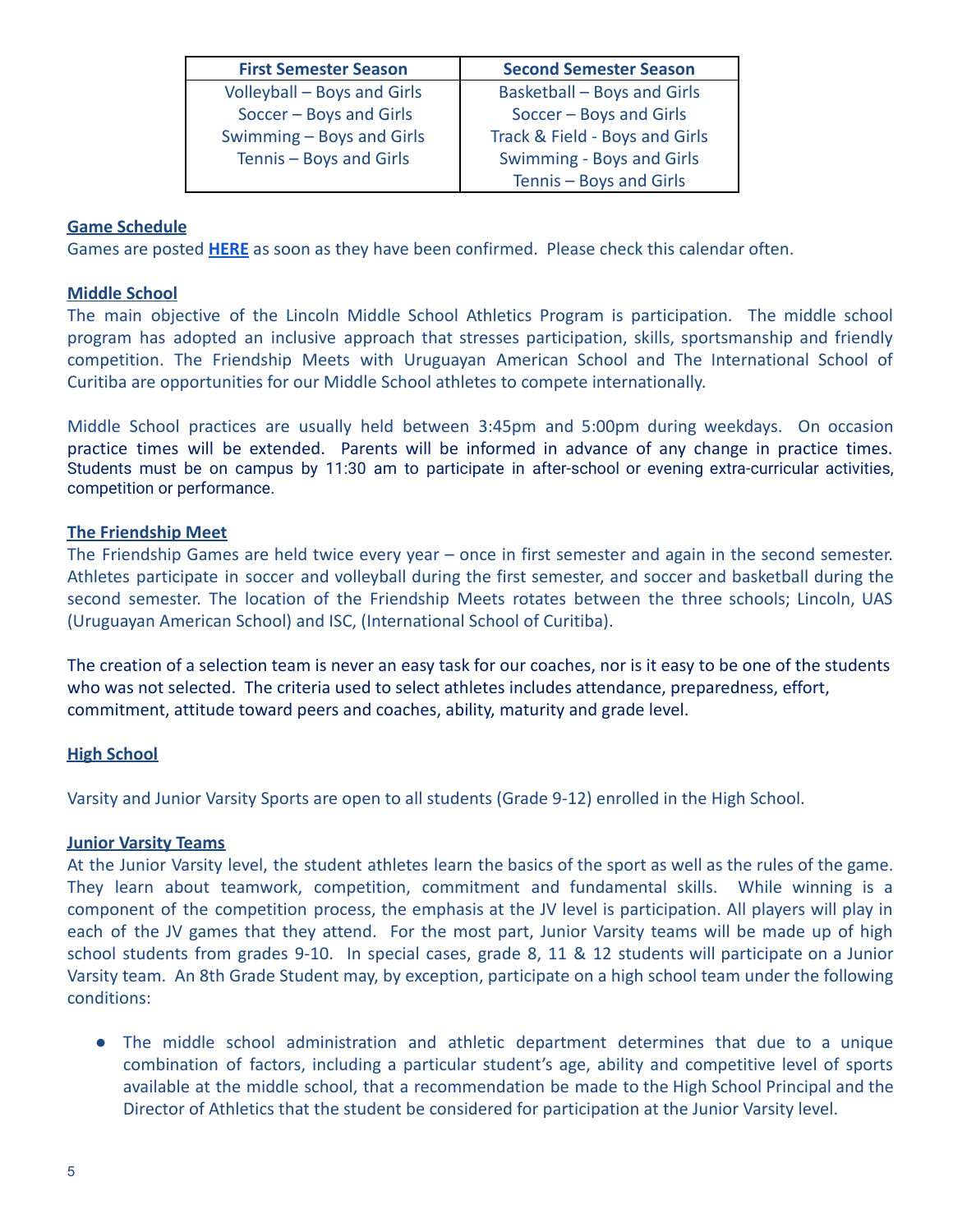- Once recommended for consideration, the High School Principal and the Director of Athletics, in consultation with the relevant coach, will consider each case on the basis of its own merit. A final decision shall be made after considering the best interests of the student and program.
- Students who agree to become a member of the Junior Varsity Team agree to attend a minimum of one Junior Varsity practice per week as well as games, in addition to two practices per week with their middle school team.
- Eighth grade students who represent Lincoln as part of the Junior Varsity Team outside of Argentina, will not be eligible for consideration to represent the middle school for the Friendship Meet outside of Argentina for the same sport during the same semester. (ie. If an eighth grade student travels outside of Argentina to a tournament to represent Lincoln as a Junior Varsity Soccer, Volleyball or Basketball player, they may not be selected to travel to a Friendship Meet for the same sport during the same semester.) When Lincoln hosts the Friendship Meet, the invitation to participate will continue to be open to all middle school athletes, including eighth graders who also play for the Junior Varsity Team.

#### **Varsity Teams**

The goals of Varsity teams are to continue with the fundamental skill process and to take competition to a higher level. While coaches are encouraged to play as many members as possible, it is recognized that there will be times when this is not possible. This will especially be the case as the season progresses towards the SAAC Tournament. While the Varsity and JV teams are separate entities, coaches are encouraged to work together in order to build a more cohesive program. In some instances there may be player movement between the JV and Varsity teams.

Practice times will be established at the beginning of the season. Practices will be held after school and may include Saturdays. Teams generally will have practice two to four times a week (1 1/2 - 2 hours per session) and may also have a game/practice scheduled either during the week, or on a Saturday. High School sports practices will be scheduled between 3:45 and 6:30pm. All practices will make every effort to finish by 6:30pm. Students must be on campus by 11:30am in order to participate in after-school or evening extra-curricular activities, competition or performance.

Each sports season will begin a week of online registration. High-school students are invited to complete the online registration form on their own, while middle and elementary school parents will need to complete registration for their children.

#### **SAAC (South American Activities Conference)**

The South American Activities Conference was established in 2004. This conference has enjoyed much success since its creation in 2004. SAAC provides student-athletes with the opportunity to compete internationally and share in cultural exchanges. The criteria used to select athletes includes attendance, ability, effort, commitment, attitude toward peers and coaches and general sportsmanship.

#### **Schools participating in 2018-2019 SAAC Tournaments:**

- 1. Asociacion Escuelas Lincoln Buenos Aires, Argentina
- 2. Colegio Franklin D. Roosevelt Lima, Peru
- 3. International School Nido de Aguilas Santiago, Chile

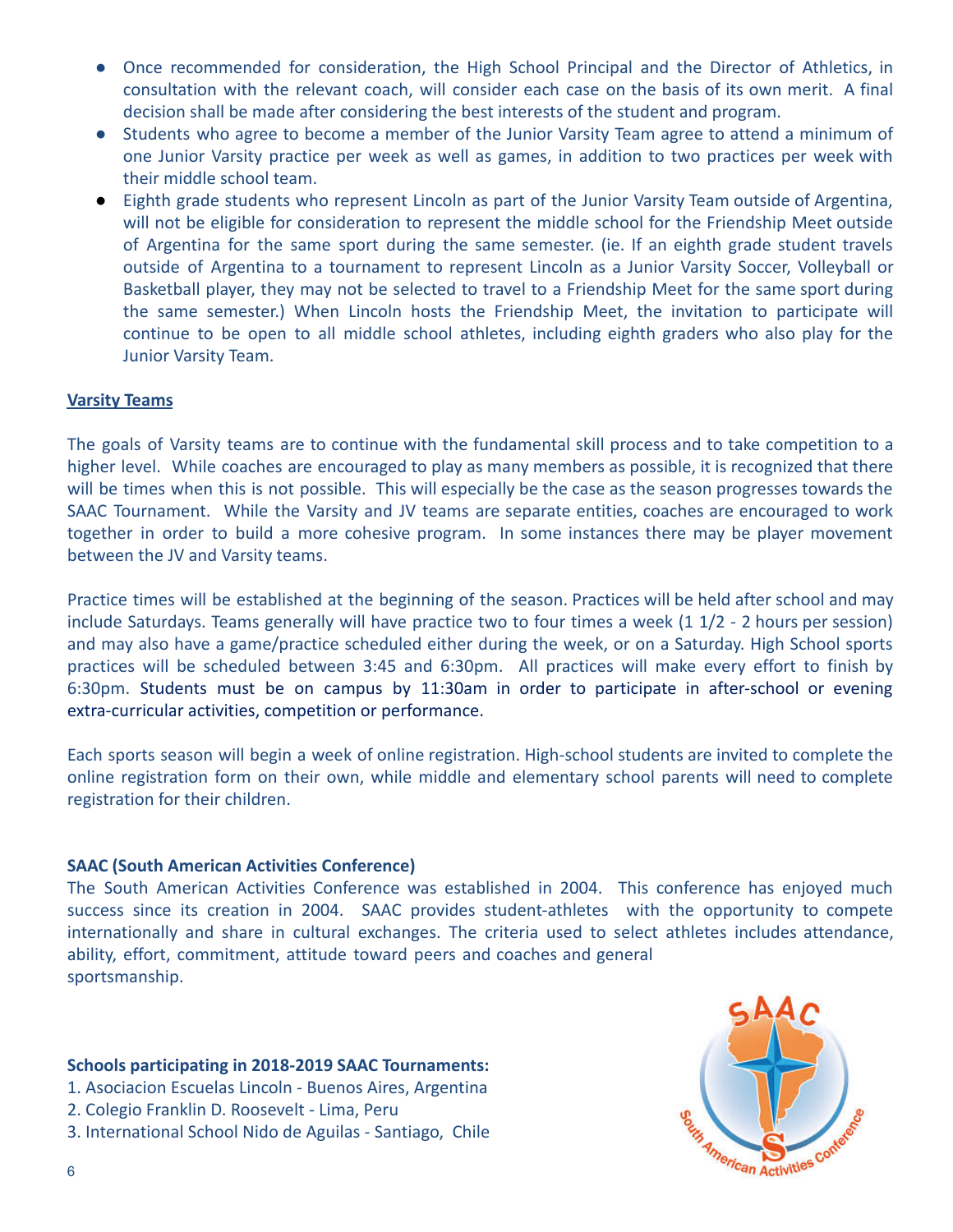- 4. Uruguayan American School Montevideo, Uruguay
- 5. American School Quito, Ecuador
- 6. International School of Curitiba Curitiba, Brazil
- 7. Graded School Sao Paulo, Brazil

# **Eligibility**

Students must remember that athletics and activities are an extracurricular activity. That is to say that a student must be academically successful before considering participation in the after-school sports or activities program. Previous and current behavior will be a major determining factor for participation.

#### **Eligibility - Middle School**

A student is eligible to participate on field trips, musical, honor band/choir, athletics and selected extra-curricular activities if the following are true:

- A student may not receive an F" in any subject or class to participate on an Athletic Department Trip, Competition, Tournament or Fine Arts Activity/Event. Academic standing will be a determining factor for participation for all trips and activities.
- Grading periods for determining eligibility will be established by the Activities Office before each trip, event or tournament.
- If a student has an incomplete, the incomplete grade must be made up before the competition or trip.
- A student will also be ineligible due to suspension.
- Report cards and progress reports will be used to determine eligibility when possible.
- Previous and current behavior will be a major consideration for determining if a student is permitted to participate on a trip, tournament, or competition.
- Meets attendance and behavior expectations outlined by the coach of the activity or athletic department.
- Students must attend school a minimum of one-half day of school (11:30 am) to participate in after-school or evening extra-curricular activities, competition or performance.
- No more than two unexcused absences from practice

# **Eligibility - High School**

Representing Lincoln at SAAC home and away activities, as well as other selected international activities, is a privilege for Lincoln students who are chosen to do so. To be selected for this privilege, it is expected that students will be meeting their academic and behavioral responsibilities to an appropriate level.

We consider teacher comments regarding attitudes of learning extremely important because the most we can ask of our students is that they give their very best effort in each of their classes.

#### **Middle & High School Academic Eligibility Process**

1. The Activities Office informs students/parents which students have been selected to represent Lincoln at a particular event.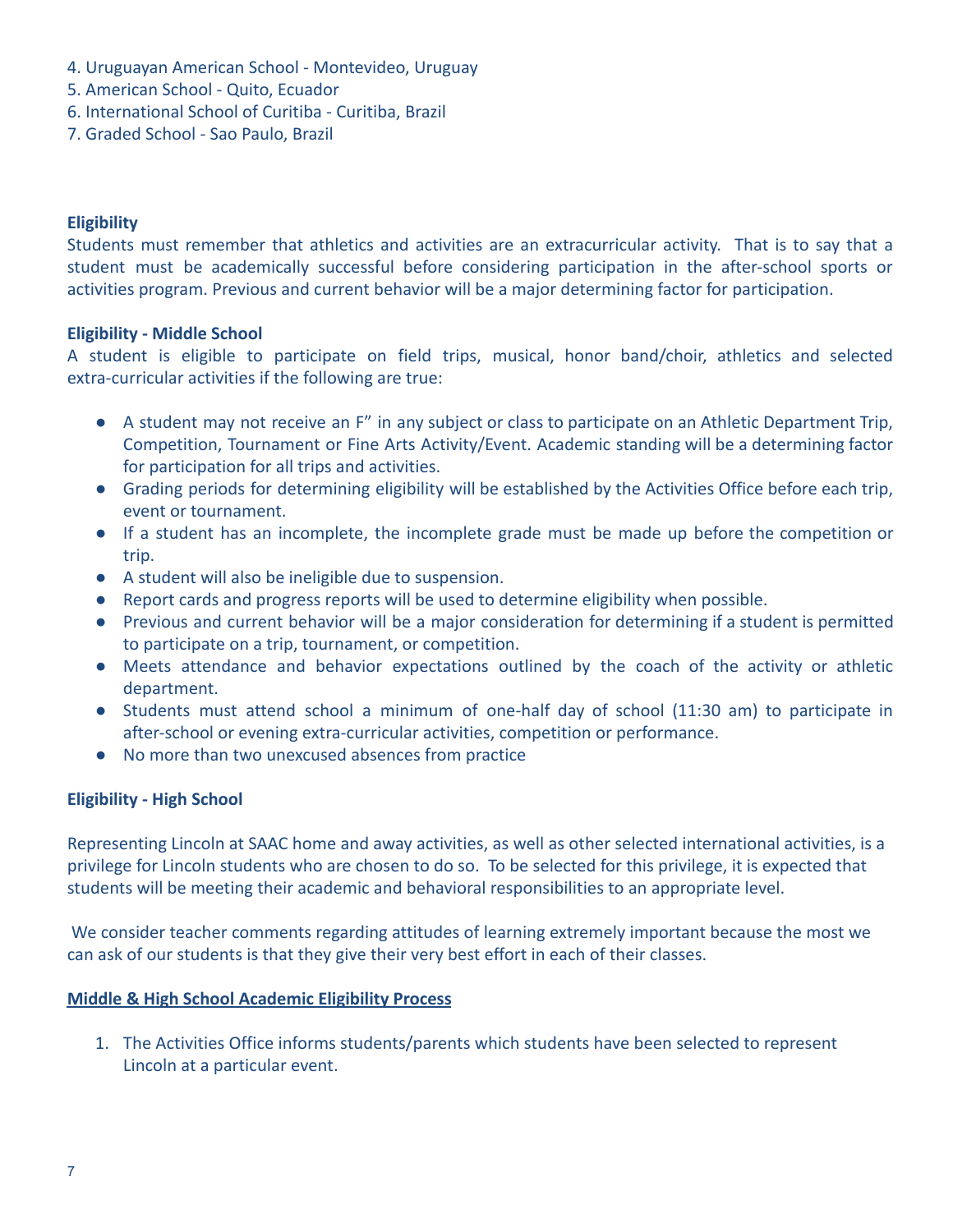- 2. The Principal, Deputy Principal and Athletic Director (and IB Coordinator, if applicable) shall review the lists of selected players, and along with teachers, identify students of concern, and conference with students, teachers and parents.
- 3. The Principal, with input from the above individuals, will make the final decision regarding eligibility and communicate with the student and parents.

We believe the Academic Eligibility Policy is in the best interests of our students. If students are giving their very best effort in each class, they can trust that a fair evaluation of their eligibility status will take place.

## **Transportation/Accommodations**

Transportation and accommodations are arranged for the team or group through the School (Athletic/Activities Secretary and Athletic Director). It is expected that all students will travel and stay together as a team/group for security and supervision reasons. The school makes block reservations for all student air travel. Parents should not purchase student tickets independently of the school`s booking. In most cases, Lincoln students will be staying in the homes of the host school families.

# **Lincoln Student-Athlete & Club Members' Code of Conduct**

Events include practice, conventions, on-campus tournaments and competitions in other schools (both in Buenos Aires and abroad.) This also includes traveling to and from tournament/event sites. The Codes of Conduct are based on the SAAC and Friendship Meet Student Contract.

- The use of tobacco, drinking or possession of alcohol, use or possession of drugs is not allowed at any time. Flagrant curfew violations (see below) and violations of "Off-limits Areas" will not be permitted during and traveling to and from an athletic event in which Lincoln is participating or hosting. Consequences for infractions may include some or all of the following:
	- Suspension from games or events.
	- Principal/director of the school will be notified of the infraction. Suspension from further participation in the tournament or event.
	- A student could be sent home (at the parent's expense) if feasible to do so.
	- Removed from the team/activity and any further participation in the sport or event that season.
	- The student will be excluded from all future participation in the Lincoln Athletic Program, tournaments, away events for a period of one year from the date of the infraction, including the same tournament/event the following year.
	- Additionally, students will not be eligible for awards for that tournament. A violation also precludes a student from receiving any other major athletic and non-academic awards.
- "Off-limits Areas" include any establishment that sells alcoholic beverages/tobacco products and any others designated by the host school. These areas are off limits for the duration of the tournament. Duration of the tournament is defined as arrival time to departure time.
- "Exploration of the local environment" will not be permitted without the knowledge and consent of the host parent/guardian and coach or sponsor. Students must be accompanied by a school chaperone any time they leave the immediate area of an event or tournament.
- Housing assignment issues should be directed to the host school Athletic Director or event coordinator.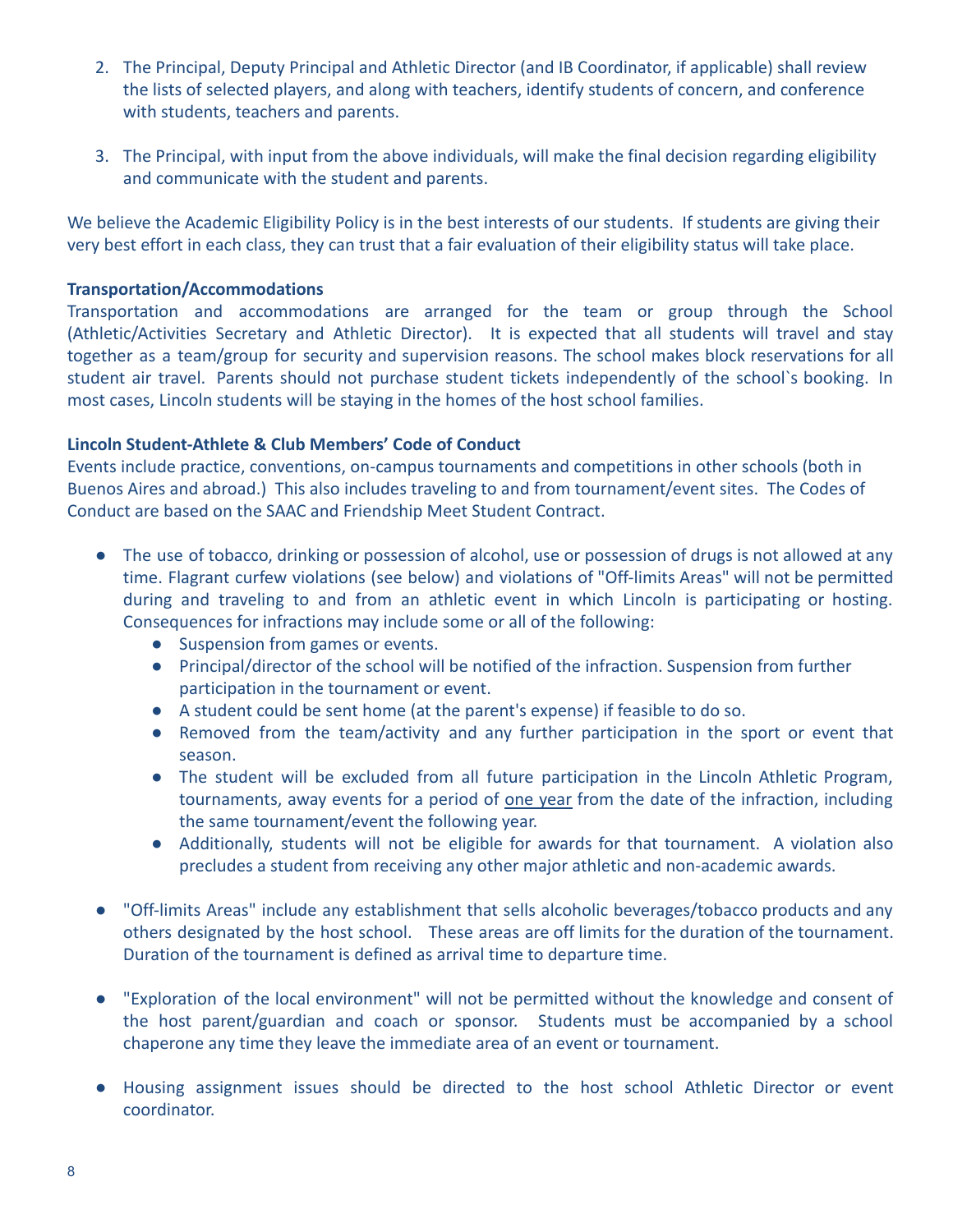- The host school will set daily curfews. However, should an Event/Function finish later than one hour before the stated curfew, curfew will be extended until one hour after the conclusion of the event.
- Coaches or sponsors must communicate with students each night at the curfew hour to ensure all students have returned safely home at the appropriate time. Once a student is in and has communicated, he/she may not leave the house. Coaches must report any and all violations to the host Athletic Director.
- All laws of the host country must be observed, as well as any additional rules established by the host school.
- Any problem arising during the tournament should be reported immediately to the host school AD/Principal for corrective measures. The host AD, upon investigation and exercising reasonable judgment, will resolve the issue or forward the issue to the Tournament Committee and inform the host school administrator.
- All participants and coaches/sponsors are required to attend all functions officially affiliated with the Event, including special evening functions.
- All athletes and coaches must arrive on campus prior to the first game and must remain until the conclusion of the day's last game.
- A tournament participant who violates any of the above rules will be reported to the host school's Athletic Director.
- Violating the above rules will result in corrective measures. The corrective measures may include some or all of the following:

1. Ineligible for participation in the next scheduled game.

2. Ineligible for further participation in the sport or tournament. This would include games, dances, and awards ceremonies.

3. Sent home early at the expense of the parents.

4. The student will be excluded from all future participation in the Lincoln Athletic Program or tournaments for a period of one year from the date of the infraction, including the same tournament/event the following year.

- If a violation occurs, the Principal, Lincoln Athletic Director and Tournament Athletic Directors will meet in order to decide the most appropriate course of disciplinary action to be taken.
- Normal school rules are applied and must be enforced by each school. All participants should show respect for Tournament Authorities.
- The following set of criteria will be used to determine a "flagrant" curfew violation:
	- 1) Evidence of a student's lack of serious attempt to reach home by the stated curfew.
	- 2) The length of time the student was out beyond the curfew.
	- 3) Whether the student was involved in deceptive actions such as leaving home after the curfew.
	- 4) Violations also involve being in "off-limits areas" or use of tobacco, alcohol or drugs.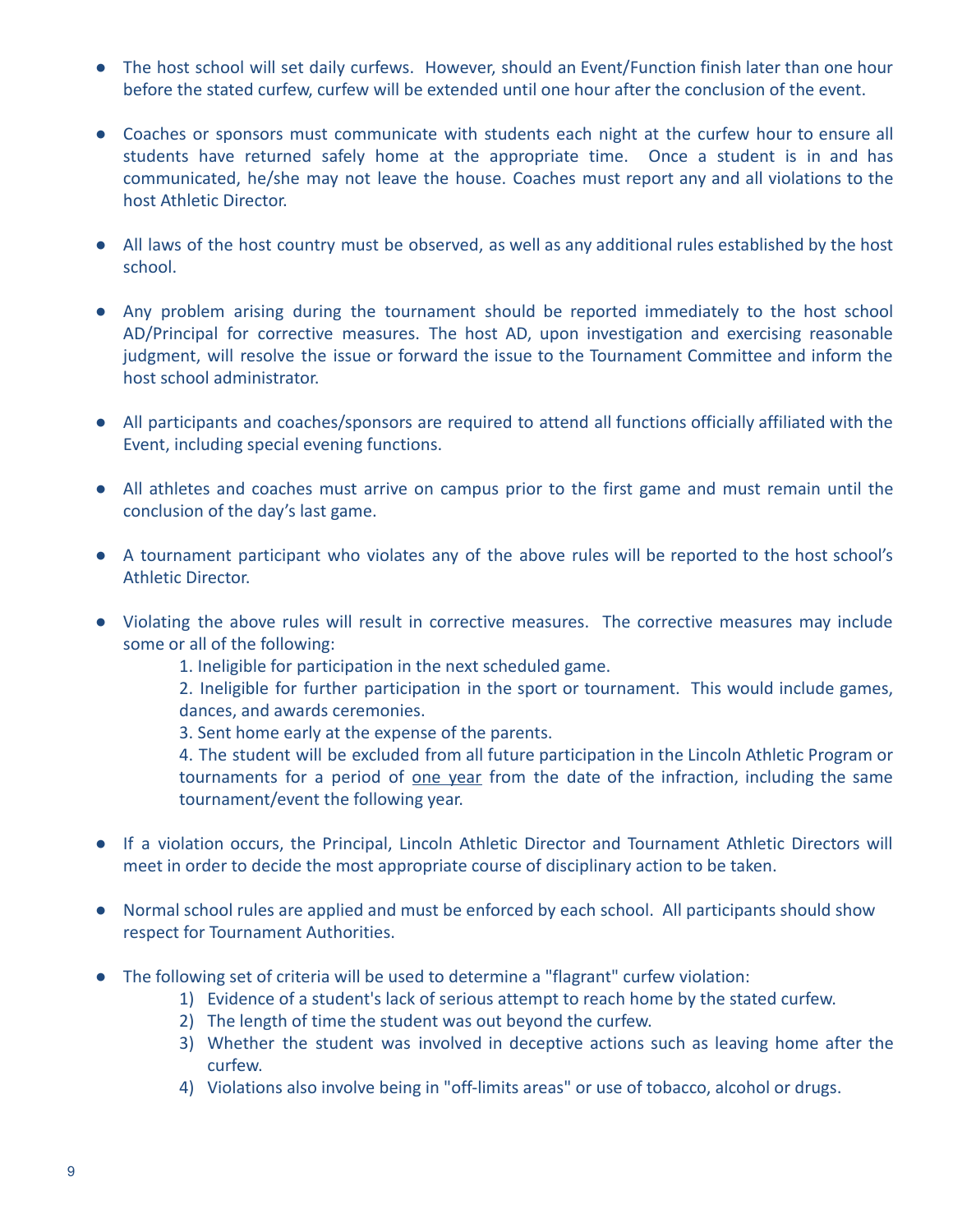# **Rules of Sportsmanship for Participants and Coaches/Sponsors**

- Coaches, sponsors and students must respect the judgment of the referees or tournament officers or judges as final.
- All participants are expected to shake hands at the end of each match.
- Rude behavior on the court may result in removal from a specific game or from the remainder of the competition.
- Profanity is prohibited at any time and in any circumstances.

## **Hosting**

As Lincoln will host events from time to time, the parents of participants will be required to host students from visiting countries for the duration of the school event. Lincoln athletes unable to host visiting players may not be permitted to participate in the tournament. As a participating member of the SAAC and Friendship Tournaments, all athletes have the obligation to house visiting students.

Hosting expectations are listed below:

- One of the parents/guardians is present for the duration of the tournament/event.
- Hosts will provide appropriate sleeping arrangements, some meals and transportation to and from Lincoln.
- Hosts are expected to cooperate with the Tournament Director in ensuring student compliance with all tournament or event rules/regulations relating to participation and curfew.
- Any student who shows reluctance to fully comply with the tournament rules and regulations shall be reported by the host family to the Tournament Director who will report the matter to the student's coach and Administration in charge with the expectation that action will be taken.
- All students staying with a host family must follow the rules of the family both on and off the family's premises. Under no circumstance may housing arrangements be changed. Coaches and sponsors will be given a copy of the housing arrangements.
- All host families will be provided with complete tournament details (schedules, curfews, policies, procedures, emergency phone numbers for coaches and important tournament personnel, etc.)

#### **Injuries & Medical Clearance**

Any student-athlete who suffers a serious/major injury during the season that results in missed practices and/or games will not be eligible to resume competition until the student has been cleared by a doctor. Some discretion can be used depending upon the nature of the injury; however doctor clearance will apply to all broken bone, head and neck injuries.

Please complete and submit Annual Health Forms to the Wellness Center prior to the start of each school year.

#### **Uniforms**

Athletes are to be in full uniform when participating in matches. Aside from Swimming, the school will supply uniforms before each game. Students must purchase items that are of a personal nature (i.e. shoes, knee braces, shin guards). Any equipment loaned to students must be returned to the respective coach. Any loss or damage to equipment or uniforms will be paid to the school. The activities office will determine the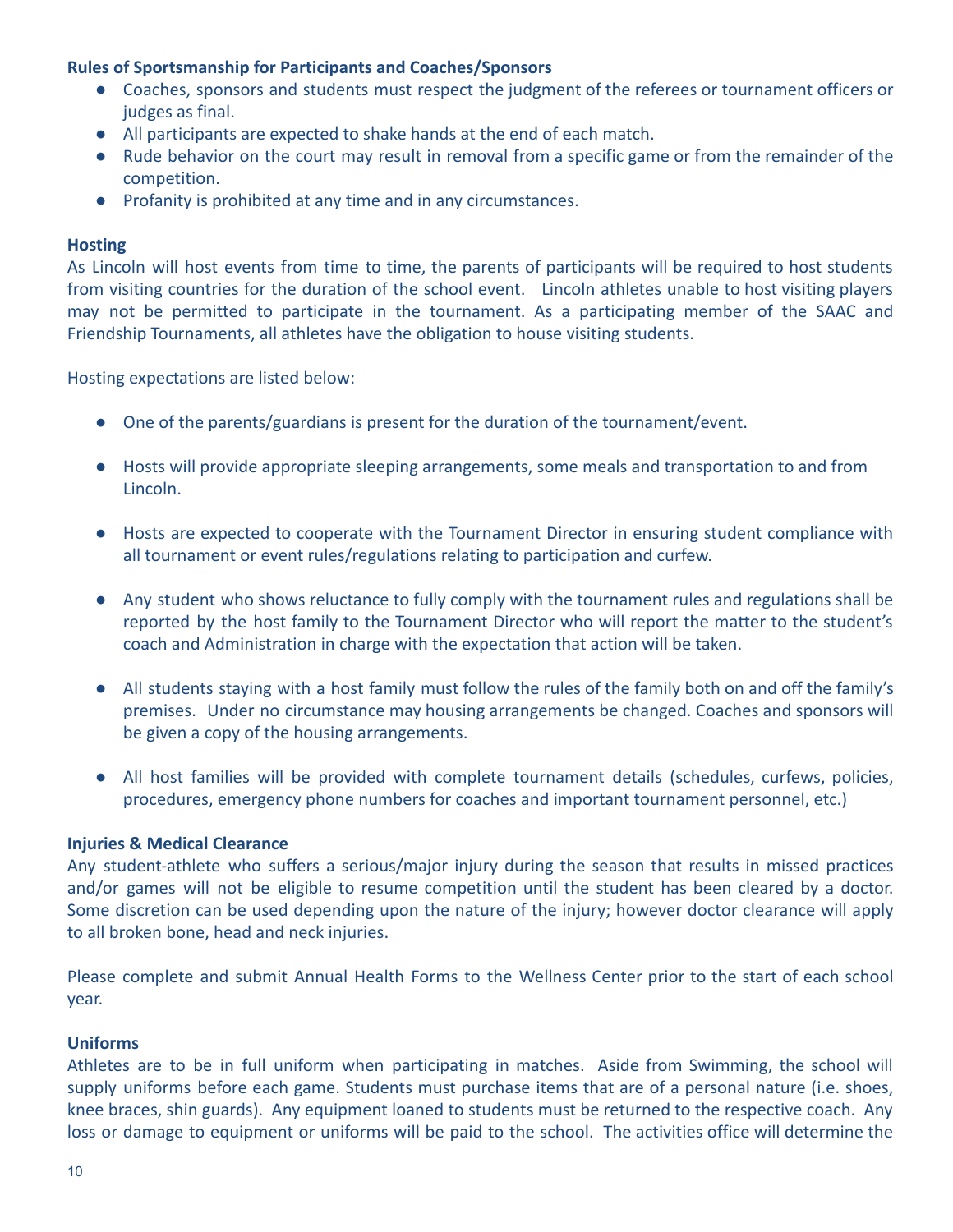amount of repayment due. High School Student - Athletes will be assigned uniforms to use throughout the given season. Uniforms must be returned clean to the coach at the end of each season. Students will be held responsible for lost or unreturned uniforms.

#### **Student Supervision After School**

There is no specifically provided after-school supervision for High School students. Students may work in the library or the computer lab as available. Teachers are at school until 4:15pm each day, and they may be available for group activities or individual help. However, parents should not expect that students are routinely supervised after 3:30pm. Students should leave the school grounds if they do not have an appointment with a teacher or scheduled in a study session, or who are not waiting for a 5:00pm activity. Students with late practice are welcome to use the library until their practice begins.

#### **The Mario Argerich - Outstanding Athlete Award** (High School)

This award is given at the end of each school year to one male and one female athlete. The selection for this award is based on the following:

#### **Sportsmanship**

- 1. Displays good sportsmanship character both on and off the field. (I.e. gracious in victory as well as defeat).
- 2. Positive attitude towards teammates, coaches, opponents, officials and coaches is positive.

#### **Leadership**

- 1. Demonstrates leadership in promoting school activities.
- 2. Inspires positive behavior in others; demonstrates initiative.
- 3. Acts responsibly, is reliable and dependable.
- 4. Exercises influence on peers in upholding school ideas and policies.
- 5. Is resourceful in applying principles, and making suggestions.
- 6. Puts the betterment of the team before him/herself.
- 7. Demonstrates outstanding attendance.

#### **Character**

- 1. Takes criticism willingly and accepts recommendations graciously.
- 2. Constantly exemplifies desirable qualities of personality (cheerfulness, friendliness, poise, and stability).
- 3. Upholds principles of morality and ethics.
- 4. Co-operates and complies with school regulations during Events.
- 5. Show courtesy, concern and respect for others.
- 6. Observes instructions and rules, punctuality, and faithfulness both inside and outside of the activity.

#### **Athletic Council**

The Condor Athletic Council is a select group of hard working, energetic, enthusiastic, and committed student-athletes who are involved in all aspects of life at Lincoln that involve its sports program. Each year, the athletic director will ask physical education teachers, coaches and captains to nominate any athletes who they feel would represent the Lincoln Athletic program with hard-work, positive spirit and integrity.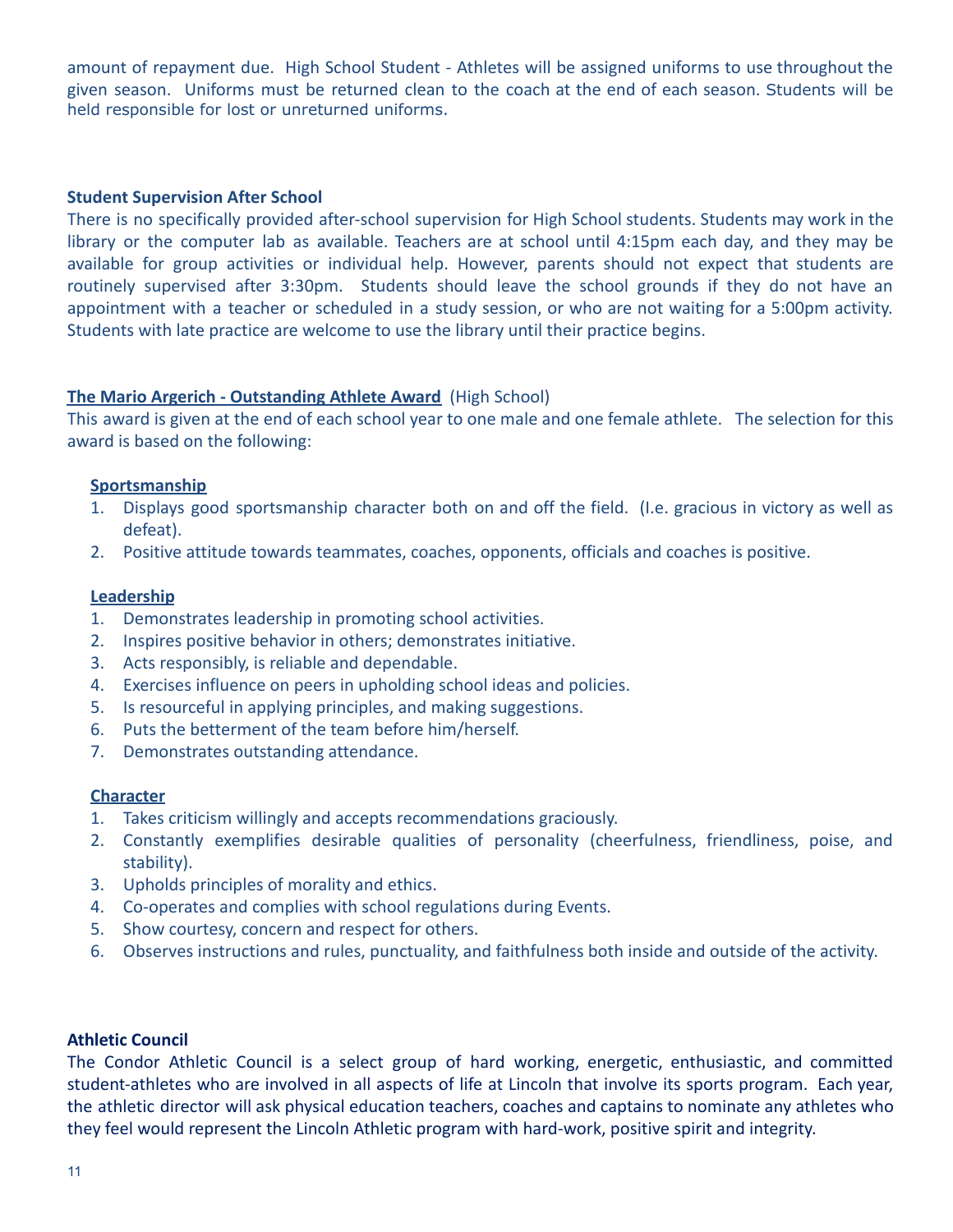This dedicated council will meet twice a month during lunch to discuss the ins and outs of the sports program with 3 major goals in mind:

- 1. To raise school spirit
- 2. To have a voice in the Lincoln sports program, on how it is run, and helps in hopes of making it the best program possible
- 3. To unite athletics and community as well as host activities in high school such as SAAC Tournaments, pep rallies, etc.

Athletic council members will be expected to be leaders on their teams and also good teammates. This applies to his/her actions both on and off of the court/field/pool, where they are meant to be good role models for their peers as well as younger students at Lincoln.

Many factors will go into the council selection process, as an attempt to maintain a balance between grade levels, nationalities, and gender. All sports should be represented.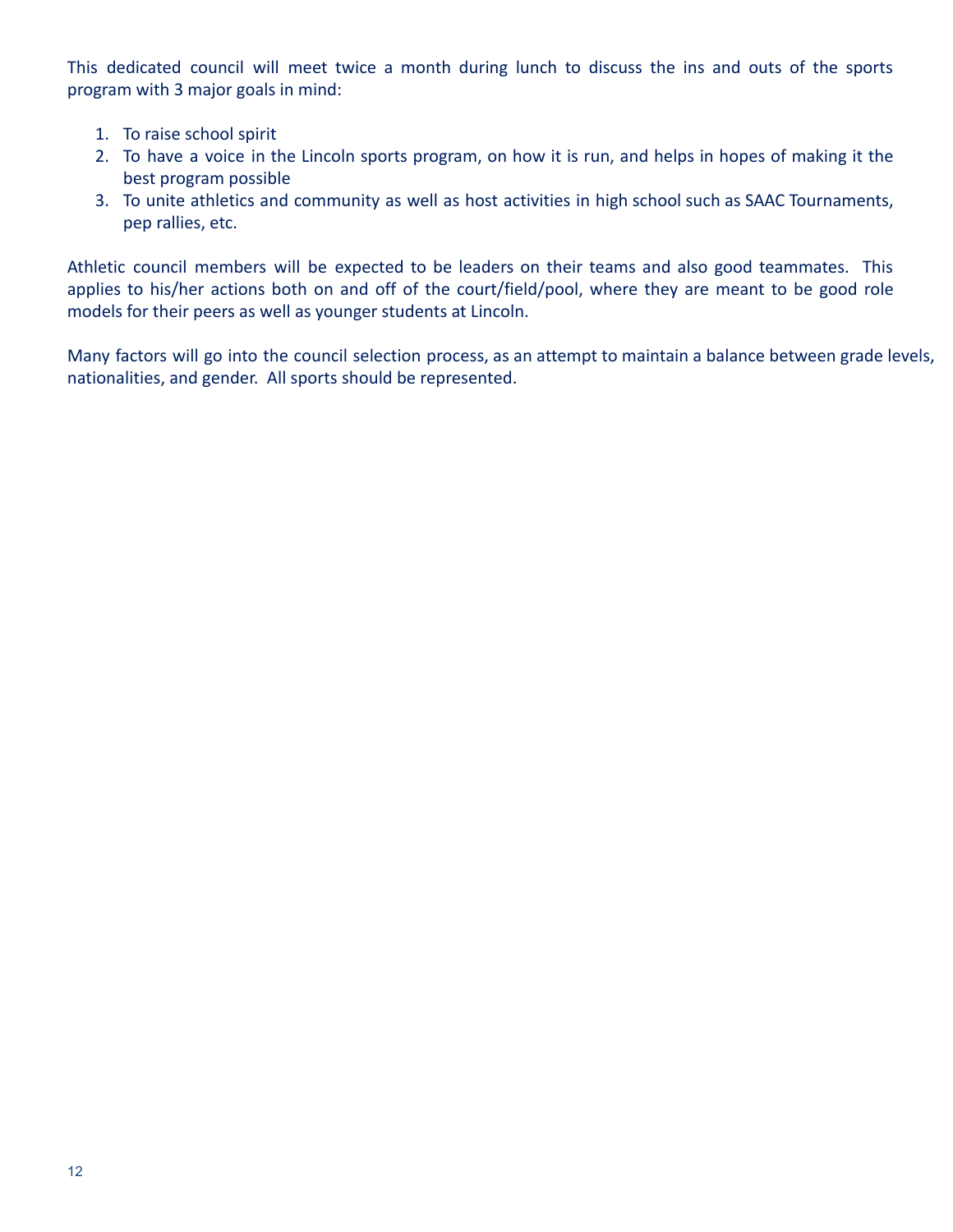| <b>Swim Team Criteria</b>        |                                                                                                                                                                         |  |  |  |
|----------------------------------|-------------------------------------------------------------------------------------------------------------------------------------------------------------------------|--|--|--|
|                                  |                                                                                                                                                                         |  |  |  |
| <b>ES Swim Team</b>              | Swimmers can swim Freestyle and Backstroke techniques.                                                                                                                  |  |  |  |
|                                  | Swimmers are able to maintain stroke technique coordination, body position, kicking.                                                                                    |  |  |  |
|                                  | Coaching is conducted from the deck and is similar to a competitive swim club practice.                                                                                 |  |  |  |
|                                  | In each practice session, swimmers complete 800m / 2.000m, through technical exercises and<br>endurance training, according to skill level and age needs.               |  |  |  |
|                                  | ES Team is the training and preparation space for swimmers for the MS/HS Team.                                                                                          |  |  |  |
|                                  | Swimmers will improve endurance, starts, turns and finishes, learn the rules of competitive<br>swimming with the goal of participating in local swim competitions.      |  |  |  |
|                                  | Swimmers will work on their skills and technique while developing a passion for the sport, team spirit<br>and commitment.                                               |  |  |  |
|                                  |                                                                                                                                                                         |  |  |  |
| <b>MS/HS Swim</b><br><b>Team</b> | Team focuses on enhancing swimming techniques, starts, turns and finishes, reinforcing competitive<br>swimming rules, with the goal of attending swimming competitions. |  |  |  |
|                                  | Swimmers are expected to master at least 3 strokes/styles.                                                                                                              |  |  |  |
|                                  | Coaching is conducted from the deck and is similar to a competitive swim club practice.                                                                                 |  |  |  |
|                                  | In each practice session, swimmers complete 2.000m / 4.000m, through technical exercises and<br>endurance training, according to skills, level and age needs.           |  |  |  |
|                                  | Swimmers are expected to complete the practice as a Team (commitment to the practice schedule).                                                                         |  |  |  |
|                                  | Required commitments to compete:                                                                                                                                        |  |  |  |
|                                  | Swimmers participate in National and International interscholastic tournaments.                                                                                         |  |  |  |
|                                  | Team's Main Essence:                                                                                                                                                    |  |  |  |
|                                  | Learn to value teamwork, sportsmanship and passion for the sport.                                                                                                       |  |  |  |
|                                  | Enjoy a sense of school pride while experiencing the exciting world of competitive swimming.                                                                            |  |  |  |

# **Lincoln HS Student-Athlete & Parent Contract**



As a student-athlete, I understand my responsibilities for participating in the Lincoln Athletic Programs. I also understand there will be consequences for violating any of the expectations outlined in this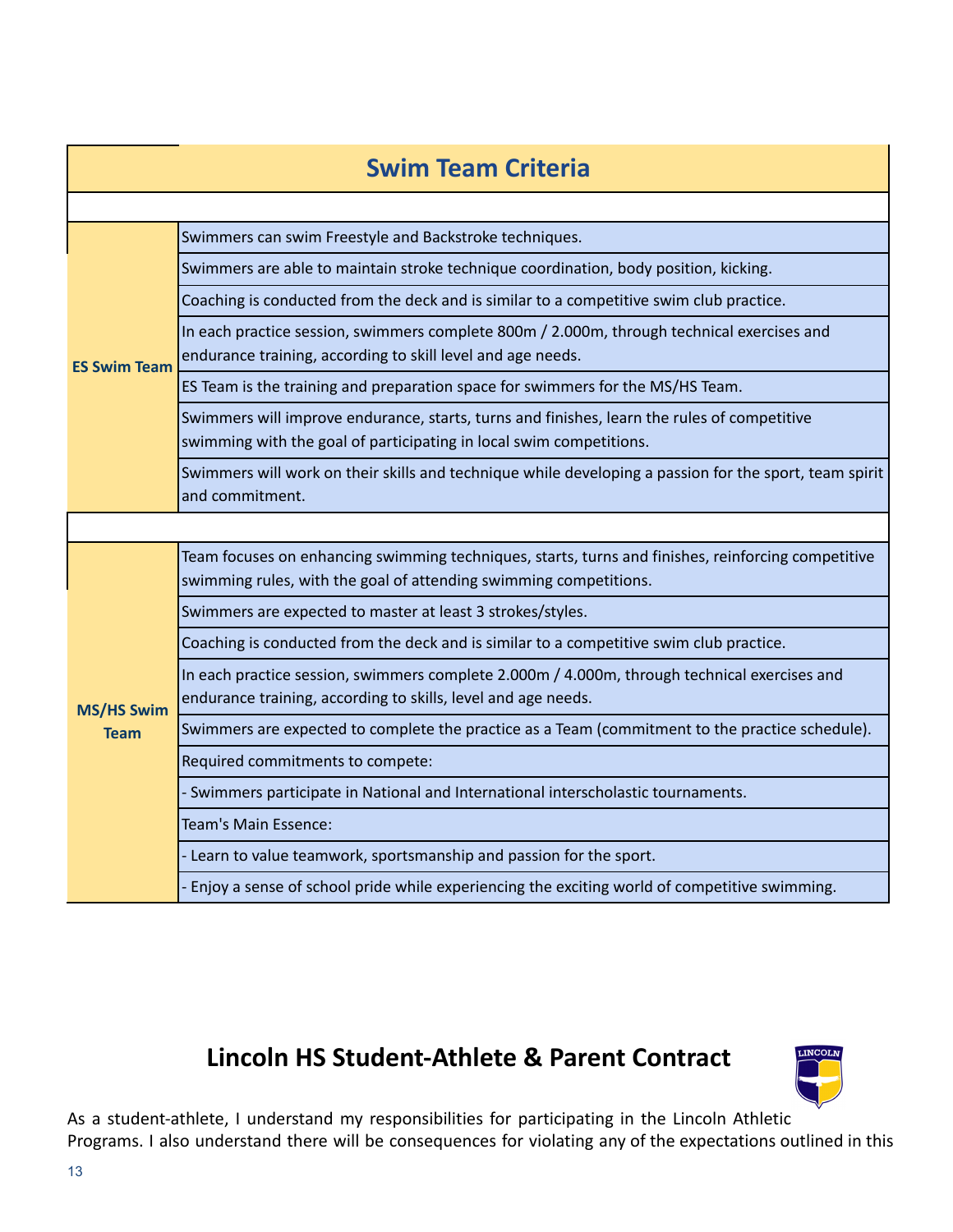# **As a student-athlete, I pledge to:**

- Review, understand, and agree to abide by the Lincoln Athletics & Activities handbook including: academic eligibility, attendance, game/tournament selection criteria and code of conduct
- Commit to my sport schedule by attending all practices and competitions and communicating my schedule to my parents (I will communicate any conflicts with my coach immediately) I understand that in order to be considered for a tournament selection team, I must attend a minimum of 85% of the practices
- Commit to my team by striving to contribute to the program, follow the training rules, and exercising sportsmanship at all times
- Always demonstrate courteous behavior at school, at every practice, competition, trip, or special event
- Return my school issued uniforms at the end of each season.
- Understand that as a participating member of SAAC, I too have an obligation to house visiting students

**Signature Date:**

**As a parent/guardian, I, pledge to:**

- Review, understand, and agree to help my student-athlete abide by the Lincoln Student-athlete handbook (including academic eligibility) and the code of conduct
- Commit to my student-athletes' practice and competition schedule to minimize conflicts between family schedules and the athletic schedules and ensure that my student-athlete attends all practices, competitions, and special events
- Support my student-athlete by attending competitions and special events as much as my schedule will allow
- Understand that unless otherwise communicated, transportation to and from away games will be provided by Lincoln. Coaches will inform players should players be expected to meet directly at an away game site via WhatsApp.
- Discuss issues of concern with my athlete and the coach before they become a problem
- Respect the coach and understand that it is his/her responsibility to determine strategy and player selection (any questions or concerns should be directed to the coach in private meeting)
- Work cooperatively with coaches, other parents and the athletic director to ensure a wholesome and successful athletic program for Lincoln
- Encourage and model good sportsmanship by demonstrating positive support for all players, coaches, and officials at every practice, competition, or special event
- Understand that as a participating member of SAAC, all athletes have the obligation to house visiting students
- Understand that I will be responsible for payment of lost uniforms

# **Parent/Guardian's Signature <b>Date: Date: Date: Date: Date: Date: Date: Date: Date: Date: Date: Date: Date: Date: Date: Date: Date: Date: Date: Date: Date: Date: Date: Date:**

# **Contrato para Estudiante-Atleta de HS y Padres de Lincoln**



Como estudiante-atleta, entiendo mis responsabilidades al participar en el Programa de Actividades de Lincoln. También entiendo que habrá consecuencias por violar cualquiera de las expectativas descritas en